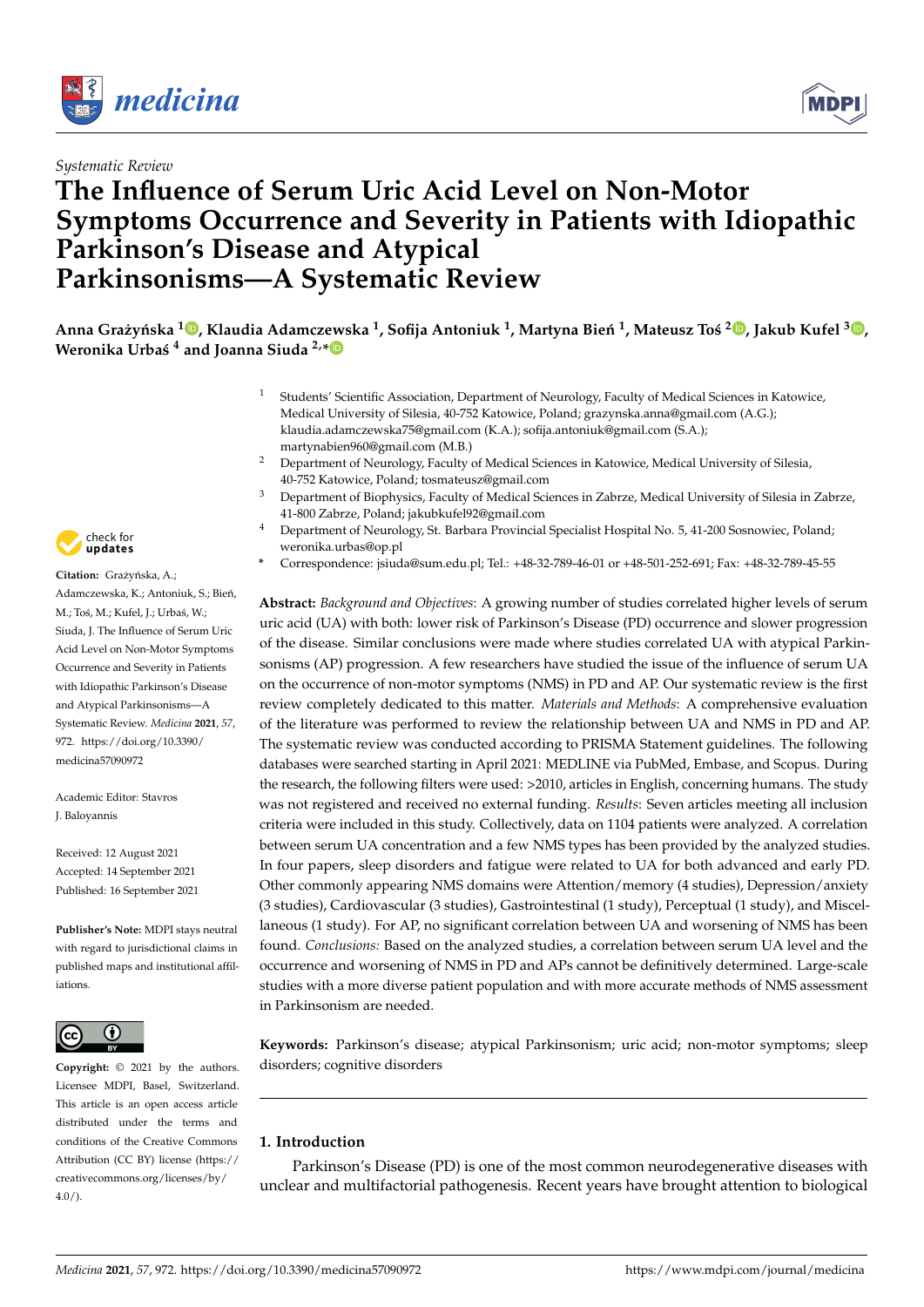markers which may become future predictors of the disease. One of these markers that are widely discussed in the literature, is the serum uric acid level (UA). UA is considered a strong antioxidant that can protect from PD occurrence. In cell cultures and animal trials, UA prevented the deaths of dopaminergic neurons. Clinical trials suggest that increased UA concentration in serum and cerebrospinal fluid is closely related to slower disease progression, slower motor symptoms progression, and smaller changes in the Unified Parkinson's Disease Rating Scale (UPDRS) [\[1–](#page-10-0)[5\]](#page-10-1).

Aside from Parkinson's disease, several diseases are generally regarded as atypical Parkinsonism (AP). The term 'atypical Parkinsonism' is used to describe a class of neurodegenerative disorders that have their own, distinct pathological entities, namely: Multiple System Atrophy (MSA), Progressive Supranuclear Palsy (PSP), Corticobasal Degeneration (CBD), and Dementia with Lewy Bodies (DLB) [\[6\]](#page-10-2). Oropesa-Ruiz et al. [\[7\]](#page-10-3) reported significantly lower serum UA in PSP patients compared to the healthy control. Moreover, Sakuta et al. [\[8\]](#page-10-4) showed that PD, MSA, and PSP patients have lower serum UA levels. Additionally, for MSA and PSP a significant correlation between UA concentration and disease span and its severity was observed [\[8\]](#page-10-4).

Nonetheless, apart from motor symptoms, non-motor symptoms (NMS) worsen PD and AP patients' quality of life equally as much, and their specific origin is particularly complex. Dopaminergic pathways dysfunction may affect the occurrence of cognitive disorders, sleep disorders (e.g., RLS), or autonomic disorders (e.g., urinary symptoms) [\[9\]](#page-10-5). NMS can be iatrogenic, caused by treatment with dopamine agonists which may, in turn, cause orthostatic hypotension, impulse control disorders, or even hallucinations [\[10\]](#page-10-6). Ultimately NMS can be caused by comorbid dysfunctions from several neurotransmitter pathways in the limbic system, such as dopaminergic, noradrenergic, and serotonergic [\[11\]](#page-10-7). Contrasting PD, where first NMS are largely unnoticeable and, consequently, omitted, in AP those symptoms often constitute the first signal of developing the disease. Assignment of correct diagnosis may cause a problem when considering that in PD and the diseases that imitate it, both motor and non-motor symptoms are present. The onset of specific NMS, their course, and severity become a widespread suggestion in reconsidering the clinical diagnosis of PD. In recent years it has been suggested that UA concentration may be associated with the occurrence of different NMS and may correlate with higher scores in scales that assess these symptoms: Non-Motor Symptoms Questionnaire (NMS-Quest) and Non-Motor Symptoms Scale of Parkinson's Disease (NMSS) [\[12,](#page-10-8)[13\]](#page-10-9).

This systematic review aims to organize the existing research concerning the correlation of serum uric acid levels with the occurrence of non-motor symptoms in PD and AP as well as to identify whether uric acid may be a useful marker in predicting and monitoring the occurrence of non-motor symptoms in Parkinsonism.

#### **2. Materials and Methods**

The systematic review was conducted according to PRISMA Statement guidelines [\[14\]](#page-11-0). Supplement S1 constitutes an appendix to this article and is a checklist that proves the reliability of the review. The study was not registered.

# *2.1. Search Strategy and Selection Criteria*

The following databases were searched in April 2021: MEDLINE via PubMed, Embase, Cochrane, and Scopus. The search was conducted using subsequent MeSH keywords: (Parkinson's disease) OR (dementia with Lewy bodies) OR (multiple system atrophy) OR (corticobasal degeneration) OR (progressive supranuclear palsy) AND (uric acid)) AND (non-motor symptoms). During the research, the following filters were used: >2010, articles in English, concerning humans. The specific number of articles searched, excluded, and included for review is shown in the PRISMA workflow (Figure [1\)](#page-2-0).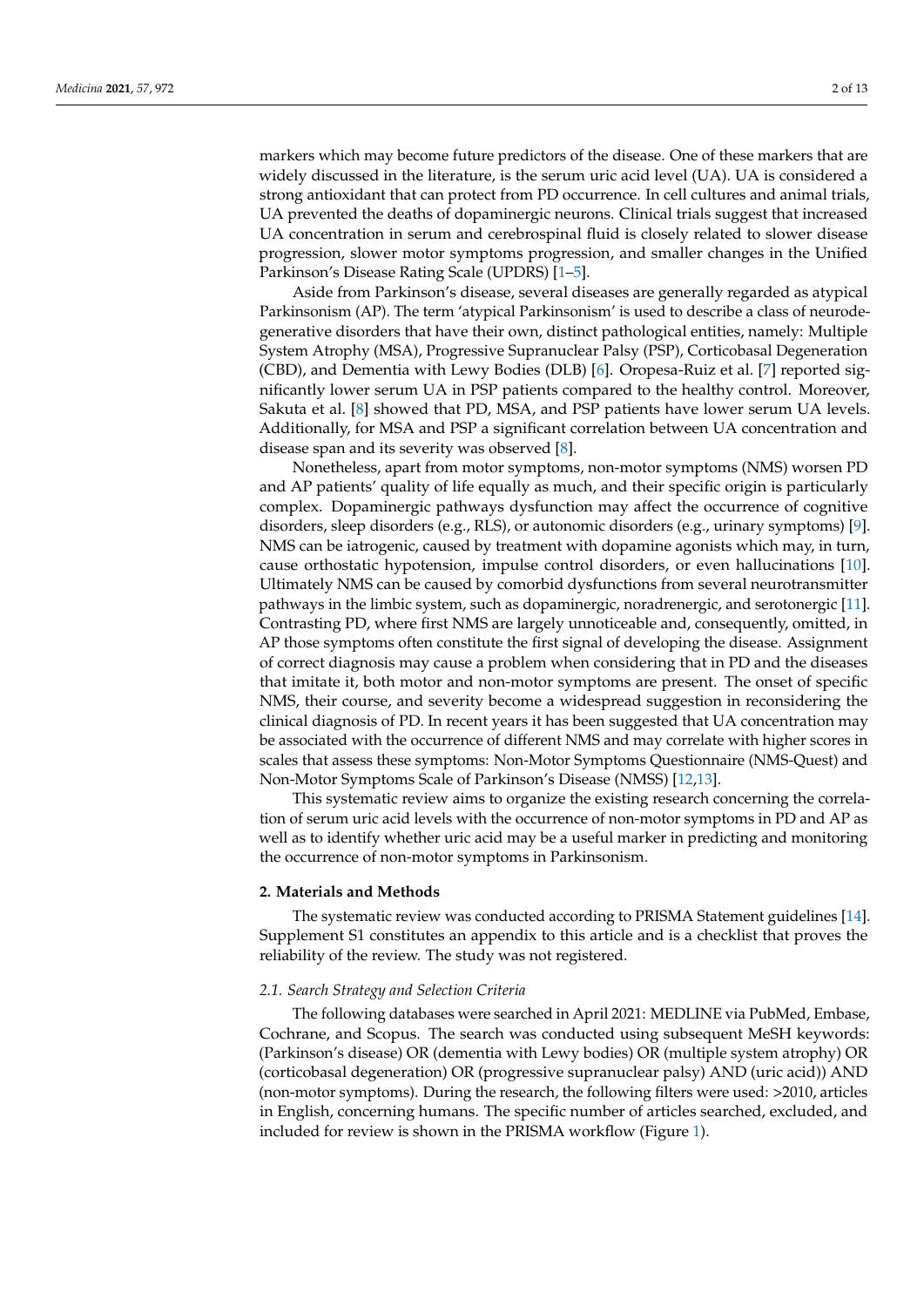

<span id="page-2-0"></span>PRISMA 2020 flow diagram for new systematic reviews which included searches of databases and registers only



Figure 1. PRISMA flow diagram. For more information, visit: <http://www.prisma-statement.org/> (accessed on 15 September 2021).

# **Figure 1.** PRISMA flow diagram. *2.2. Data Extraction and Quality Assessment*

*2.2. Data Extraction and Quality Assessment*  to Rayyan QCRI (Qatar Computing Research Institute) where they were subjected to an 5 years of experience in the neurology research club at our center), to avoid the mutual influence on article selection. The articles were appraised according to their usefulness towards this study (articles concerning the topic, containing information about the relation of UA and NMS in PD and/or APs). The criteria for inclusion in the systematic review increte a research state on the retationship of and actording with the occurrence of non-motor symptoms in idiopathic Parkinson's disease and/or atypical Parkinsonisms All of the articles researched in databases (61) were exported and, later, imported independent assessment by two reviewers (one neurology resident and one intern, with were: a research study on the relationship of uric acid levels with the occurrence of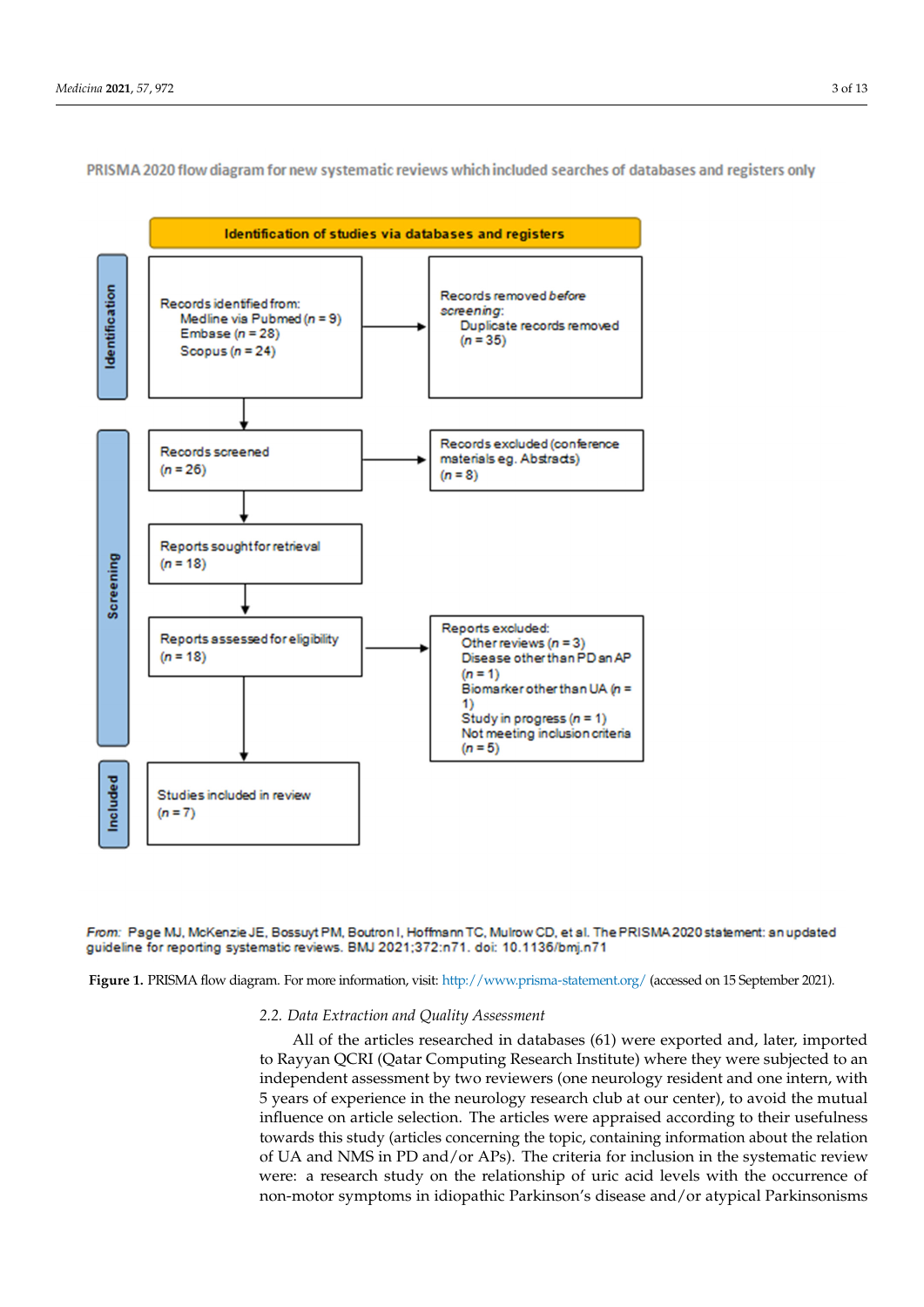(MSA, PSP, DLB, CBD), articles > 2010, articles only in English, studies on humans only. Out of 61 articles, 5 did not meet the inclusion criteria. Duplicate studies (35), other reviews (3), and conference materials, e.g., conference abstracts (8), were removed from our systematic review. In addition, we excluded studies on other neurodegenerative diseases, e.g., Huntington's disease (1), studies evaluating biomarkers other than UA in which the level of UA was not assessed (1), and studies in progress (1).

All of the conflicts resulting from misunderstanding after unblinding the results of qualifications were settled by a third independent researcher (neurology specialist with 20 years of work experience). In total, 7 articles that met the requirements were qualified for the review. Kappe Coen coefficient was calculated with the result of 0.217 (compliance: 66.66%) indicating fair agreement between the researchers. The studies and methodologies were evaluated, and subgroups based on applied examination protocol, study aim, and outcomes were formed for further analysis. No assumption was made for missing or unclear information and no studies that might appear to meet the inclusion criteria were excluded.

# **3. Results**

Seven articles [\[15–](#page-11-1)[21\]](#page-11-2) were included in the analysis out of which two [\[15](#page-11-1)[,19\]](#page-11-3) were prospective studies and five [\[16–](#page-11-4)[18,](#page-11-5)[20,](#page-11-6)[21\]](#page-11-2) were cross-sectional studies (Table S1—Supplementary Material). Huang et al. [\[15\]](#page-11-1) had a 5-year follow up and Moccia et al. [\[19\]](#page-11-3) had a 2-year follow-up. The studies were published between 2012 and 2020. In total, 1104 patients took part in the studies (664 male and 450 female) out of which 194 (119 male and 75 female) were included in the prospective studies and 910 (487 male and 423 female) into cross-sectional studies. The mean age of patients from all the publications was 65.32 years. The age range was presented in five studies and varied from 17 to 92 years [\[16](#page-11-4)[–19](#page-11-3)[,21\]](#page-11-2). The average disease span was shown in all studies but two [\[19](#page-11-3)[,20\]](#page-11-6) and equated to 5.93 years. All of the studies included PD patients and three [\[15,](#page-11-1)[16,](#page-11-4)[19\]](#page-11-3) described early-stage PD (274 patients). Aside from PD patients, Pan et al. [\[17\]](#page-11-7) have shown a group of patients with vascular Parkinsonism (VP—80 patients) which were not included in this analysis. Only Chen et al. [\[20\]](#page-11-6) described MSA patients (47) along with PD patients. No other studies regarding atypical Parkinsonism patients were found. Both of these studies compared their study groups to controls of healthy individuals of similar age. In Chen et al. [\[20\]](#page-11-6), the control group consisted of 50 patients, whereas Pan et al. [\[17\]](#page-11-7) did not state the size of the control.

#### *3.1. Methodology of Included Studies*

# 3.1.1. Inclusion Criteria

In six of the studies, the main inclusion criterion was a definitive PD diagnosis based on the United Kingdom Parkinson's Disease Society Brain Bank Diagnostic Criteria (UKPDSBBDC) [\[16](#page-11-4)[–21\]](#page-11-2). In the study by Huang et al. [\[15\]](#page-11-1), the inclusion criterion fulfilled the benchmark for PD diagnosis according to the National Institute of Neurological Disorders and Stroke (NINDS). For MSA patients, the inclusion criterion was an unquestionable MSA diagnosis based on the Consensus statement on the diagnosis of multiple system atrophy proposed by Gilman et al. and the criteria proposed by Wenning et al. [\[20,](#page-11-6)[22,](#page-11-8)[23\]](#page-11-9). Three studies had additional inclusion criteria: motor symptoms present for no longer than 2 years [\[15](#page-11-1)[,16,](#page-11-4)[19\]](#page-11-3), no previous treatment with dopaminergic medication [\[16,](#page-11-4)[19\]](#page-11-3), no severe brain damage in CT and MRI [\[16](#page-11-4)[,19\]](#page-11-3), communication in English or Mandarin [\[15\]](#page-11-1).

#### 3.1.2. Exclusion Criteria

Three authors excluded all patients with the diagnosis of atypical Parkinsonism, vascular, familial, or secondary Parkinsonism [\[16,](#page-11-4)[18,](#page-11-5)[19\]](#page-11-3). Pan et al. [\[17\]](#page-11-7) and Chen et al. [\[20\]](#page-11-6) disqualified patients with disabilities caused by neurological disorders other than PD and with any somatic disorder that could influence NMS (e.g., pain syndromes, advanced diabetes mellitus, severe anemia). Three authors [\[15,](#page-11-1)[17](#page-11-7)[,21\]](#page-11-2) excluded patients with acute and chronic conditions that could be life-threatening (e.g., symptomatic and clinically diagnosed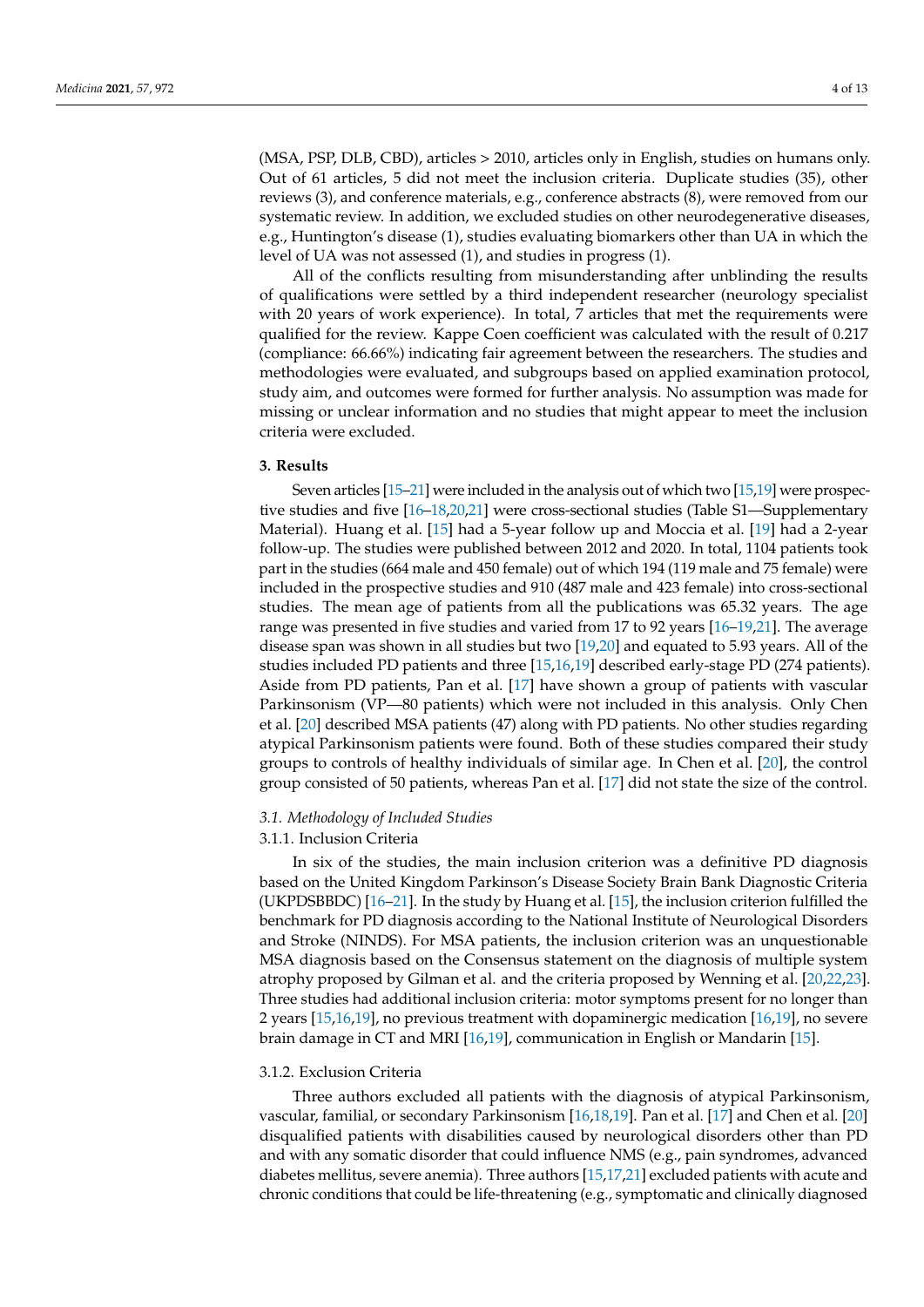stroke, cancer, failure of any internal organs). Pan et al. [\[17\]](#page-11-7) and van Wamelen et al. [\[18\]](#page-11-5) eliminated patients with moderate and severe cognitive disorders according to Mini-Mental State Examination (MMSE; score < 26 points) adjusted to patients' age and education.

In addition, Huang et al. [\[15\]](#page-11-1) excluded patients with significant neurological and psychiatric conditions along with patients using medication that could potentially influence UA levels such as diuretics or xanthine oxidase inhibitors.

In both of Moccia et al. studies [\[16](#page-11-4)[,19\]](#page-11-3), the authors appointed exclusion criteria that could modify serum UA levels: medication (diuretics, NSAID), current smoking, cardiovascular and metabolic disorders, underweight (BMI < 19), and overweight (BMI > 25). Additionally, for one of the studies [\[19\]](#page-11-3), the authors excluded patients that had ever been treated with anti-Parkinsonian drugs, anticholinergic agents, cholinesterase inhibitors, antidepressants, anxiolytic drugs, or other centrally acting substances that might have affected both motor and non-motor evaluation.

As factors modifying serum UA levels, Chen et al. [\[20\]](#page-11-6) have determined: hypertension, cerebral ischemia, cardiovascular, diabetes, or renal dysfunction. Furthermore, patients with high prostate carcinoma-related mediators (prostate-specific antigen, carcinoembryonic antigen, or alpha-fetoprotein) were excluded from this study.

Yang et al. [\[21\]](#page-11-2) have also disqualified all participants with confirmed gastrointestinal tract conditions (e.g., infectious diseases, tumors, non-specific inflammatory bowel disorders) or eating disorders that could potentially influence patients' nutritional conditions.

#### 3.1.3. Assessment of Disease Advancement

For assessment of disease severity of PD and AP patients the following scales were used: Hoehn Yahr scale (HY), Unified Parkinson's Disease Rating Scale, Scales for Outcome in Parkinson's Disease-Motor Scale (SCOPA-Motor Scale), Unified Multiple System Atrophy Rating Scale (UMSARS). The average result on the HY scale was presented in six of the articles and was equal to 2.38 [\[15–](#page-11-1)[18](#page-11-5)[,20](#page-11-6)[,21\]](#page-11-2). UPDRS part III was used in five of the studies [\[15–](#page-11-1)[17,](#page-11-7)[19,](#page-11-3)[21\]](#page-11-2) and the average result obtained by patients was 22.75 points. Van Wamelen et al. [\[18\]](#page-11-5) used the SCOPA-Motor Scale where the mean result was 14.2 points. UMSARS was used in one study [\[20\]](#page-11-6) and the average number of points obtained by patients was 36.17 points. Four studies provided mean values of Levodopa Equivalent Daily Dose (LEDD) which was 404.65 mg/day [\[14](#page-11-0)[,18](#page-11-5)[,19](#page-11-3)[,21\]](#page-11-2).

#### 3.1.4. Means of NMS Assessment

The main tools for NMS assessment were the following questionnaires: Non-Motor Symptoms Scale for Parkinson's Disease (NMSS) [\[14,](#page-11-0)[17,](#page-11-7)[18](#page-11-5)[,20\]](#page-11-6) and Non-Motor Symptoms Questionnaire (NMS-Quest) [\[16](#page-11-4)[,19](#page-11-3)[,21\]](#page-11-2). In particular, domains of NMSS, a sum of points were taken into account [\[17,](#page-11-7)[18,](#page-11-5)[20\]](#page-11-6) along with the nine domains which were: Cardiovascular, Sleep/fatigue, Mood, Perceptual, Attention/memory, Gastrointestinal, Urinary, Sexual, Miscellaneous [\[15,](#page-11-1)[17,](#page-11-7)[18,](#page-11-5)[20\]](#page-11-6). In Huang et al. [\[15\]](#page-11-1), NMSS scale domains two and three were not included, since they were assessed using different questionnaires: Montreal Cognitive Assessment (MoCA) and Hospital Anxiety and Depression Scale (HADS). For NMS-Quest, a sum of points was also taken into account [\[16,](#page-11-4)[19,](#page-11-3)[21\]](#page-11-2) along with domains: Digestive, Urinary, Attention/memory, Hallucinations/delusions, Depression/anxiety, Sexual, Cardiovascular, Sleep, Miscellany [\[16,](#page-11-4)[19\]](#page-11-3).

The MMSE scale was used by five authors for the assessment of the cognitive function of the patients [\[16–](#page-11-4)[18](#page-11-5)[,20](#page-11-6)[,21\]](#page-11-2). Additionally, to evaluate cognitive disorders, the authors used the following tools: Wechsler Adult Intelligence Scale 4th Edition (WAIS-IV) digit span backward, Wechsler Memory Scale 4th Edition (WMS-IV) symbol span, frontal assessment battery, fruit fluency, Boston naming test, WAIS-IV similarities, Alzheimer's Disease Assessment Scale-Cognitive (ADAS-Cog) word list learning with delay recall, Rey– Osterrieth complex figure (ROCF) copying task, ROCF delayed recall, Benton's judgment of line orientation, 14-items apathy scale, MoCA [\[15\]](#page-11-1). To assess mood disorders, authors used HADS [\[15,](#page-11-1)[18\]](#page-11-5), Hamilton Depression Rating Scale (HAMD), and Hamilton Anxiety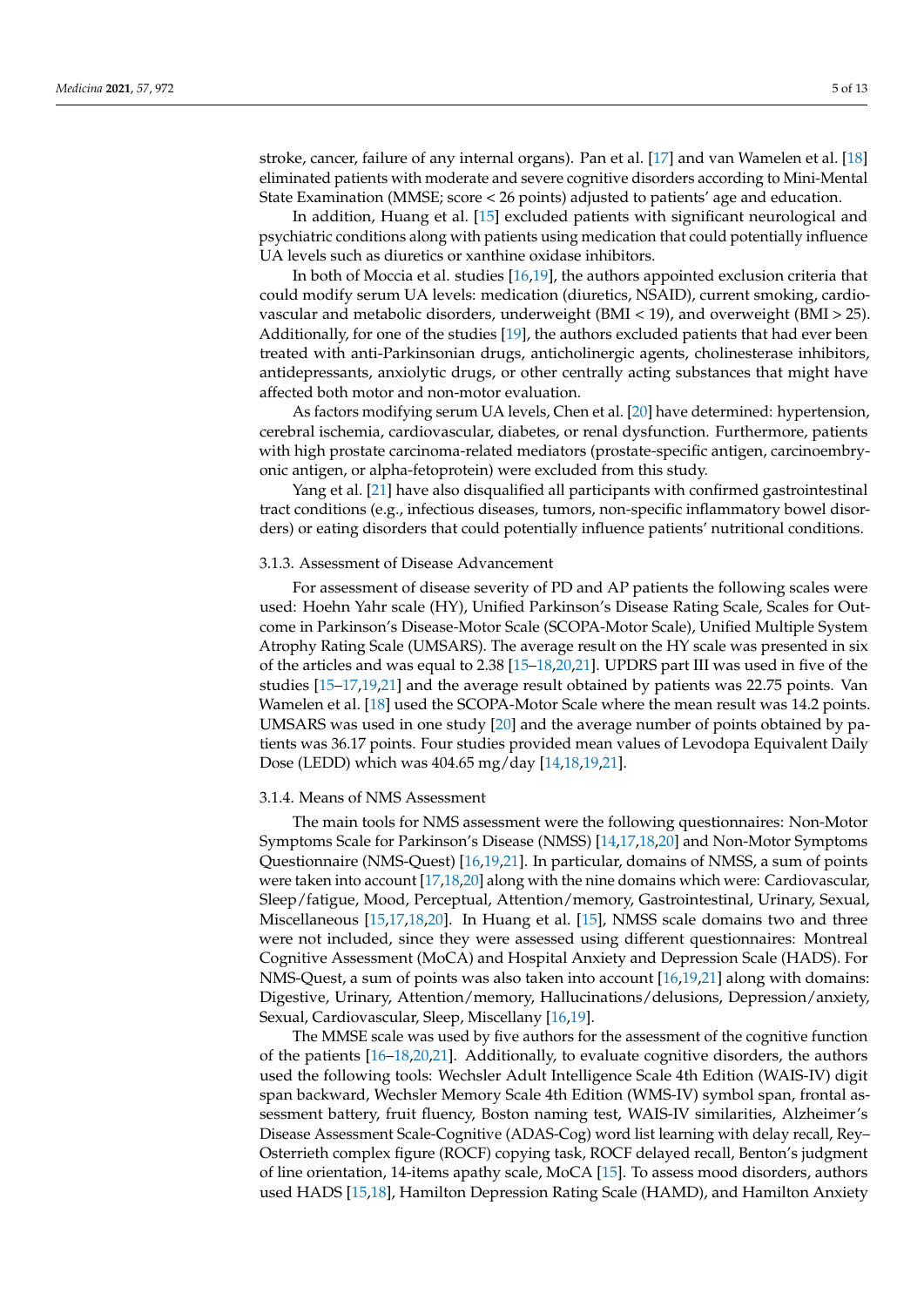Rating Scale (HAMA) [\[21\]](#page-11-2). Sleep disorders were evaluated in three studies using the Pittsburgh Sleep Quality Index (PSQI), REM-sleep Behaviour Disorder Single-Question Screen (RBD1Q) [\[15\]](#page-11-1), and Parkinson's Disease Sleep Scale-version 1 (PDSS) [\[18,](#page-11-5)[20\]](#page-11-6). Other questionnaires used by some of the authors were the 9-items Fatigue Severity Scale [\[15\]](#page-11-1), UPDRS part I, II, IV [\[17\]](#page-11-7), Parkinson's Disease Questionnaire-8 (PDQ-8) [\[18\]](#page-11-5), and Mini Nutritional Assessment (MNA) [\[21\]](#page-11-2).

### 3.1.5. Means of UA Measurement

In all studies, UA measurements were made after venous blood samples collection. In the study by Huang et al. [\[15\]](#page-11-1), serum was separated from blood samples after collection and stored at lower than −80 ◦C before testing. A professional research laboratory (Quest Laboratories Pte Ltd., Singapore) performed enzymatic testing for the serum UA levels. In two studies by Moccia et al. [\[16,](#page-11-4)[19\]](#page-11-3), UA was determined by UA2 enzymatic method that used ACN700 reagent kit and COBAS c501 analyzer (Roche Diagnostic, Mannheim, Germany) using serum obtained from fasting blood.

On the other hand, for the Pan et al. study [\[17\]](#page-11-7), serum was separated by centrifugation at 3000 rpm for 10 min and the isolated sera were stored at −20 ◦C whilst pending laboratory evaluation. UA levels were measured using the UA test kits with the URO-PAP method (Sinosource Biopharmaceutical Inc., Chengdu, China) with the 7180-ISE Biochemical Analyzer (Hitachi for High-Technology Science Systems Corporation, Tokyo, Japan). In the van Wamelen study [\[18\]](#page-11-5), the levels of serum UA were obtained from the Hospital database. For Chen et al. [\[20\]](#page-11-6), venous samples for CRP, Hcy, and UA were obtained from all the patients. A total of 5 mL of blood was drawn from the patients and all measurements were performed three times. Serum was separated by centrifugation at 3000 rpm for 10 min within 1 h. The separated sera were stored at −30 °C until laboratory evaluation. UA levels were measured using UA testing kits with the URO-PAP method (Sinosource Biopharmaceutical Inc.) utilizing a Biochemical Analyzer 7180-ISE (Hitachi High-Technology Science Systems Corporation, Tokyo, Japan). Yang et al. [\[21\]](#page-11-2) collected samples for routine blood tests (automatic blood cell analyzer, Myry), biochemical analysis, and blood lipid levels (biochemical analyzer, Olympus, Tokyo, Japan).

#### *3.2. Results Analysis*

Three studies revealed that serum UA levels are related to the number of points in NMS-Quest and NMSS. Moccia et al. [\[16\]](#page-11-4) have proven that serum UA shows a years' negative correlation with the sum of NMS-Quest points in both: baseline regression analysis  $(r^2 = 0.148; p = 0.001)$  and in an adjusted model taking into account age, sex, disease span, UPDRS part III, HY, and MMSE as accompanying variables (adjusted  $r^2 = 0.319$ ; *p* < 0.001). Pan et al. [\[17\]](#page-11-7) divided serum UA levels into quartiles and observed a significant increase in NMSS points in the lowest quartiles of UA compared to the highest (96.08 vs. 51.28,  $p = 0.003$ ). Furthermore, for patients with more severe NMS burden, lower UA levels were observed; for patients with lower NMS burden, higher serum UA levels  $(230.26 \pm 67.79 \,\text{mol/L}; 314.55 \pm 53.76 \,\text{mol/L}$ , respectively;  $p < 0.001$ ) were observed. Both Pan et al. [\[17\]](#page-11-7) and van Wamelen et al. [\[18\]](#page-11-5) showed moderate negative correlation between serum UA levels and NMSS scored in the Spearman's Rank analysis ( $rs = -0.310$ ,  $p = 0.005$ ; rs = −0.379, *p* < 0.001, respectively).

Authors documented a correlation between serum UA and specific domains of nonmotor disorders. Huang et al. [\[15\]](#page-11-1) showed higher UA concentration to be significantly correlated with less severe global cognitive disorders assessed using  $MoCA$  (OR = 0.546;  $p = 0.0021$ , and with lesser fatigue (OR = 0.693;  $p = 0.0408$ ). For Moccia et al. [\[16\]](#page-11-4), in fundamental logarithmic regression analysis, higher serum UA levels correlated with lesser disability in the following NMS-Quest domains: Attention/Memory (OR = 0.45; *p* = 0.001), Depression/Anxiety (OR =  $0.59$ ;  $p = 0.027$ ) and Cardiovascular (OR =  $0.29$ ;  $p < 0.001$ ). With application of a model adjusted to age, gender, disease duration, HY, UPDRS part III, and MMSE, a correlation between UA and Attention/Memory (OR =  $0.23$ ;  $p = 0.004$ )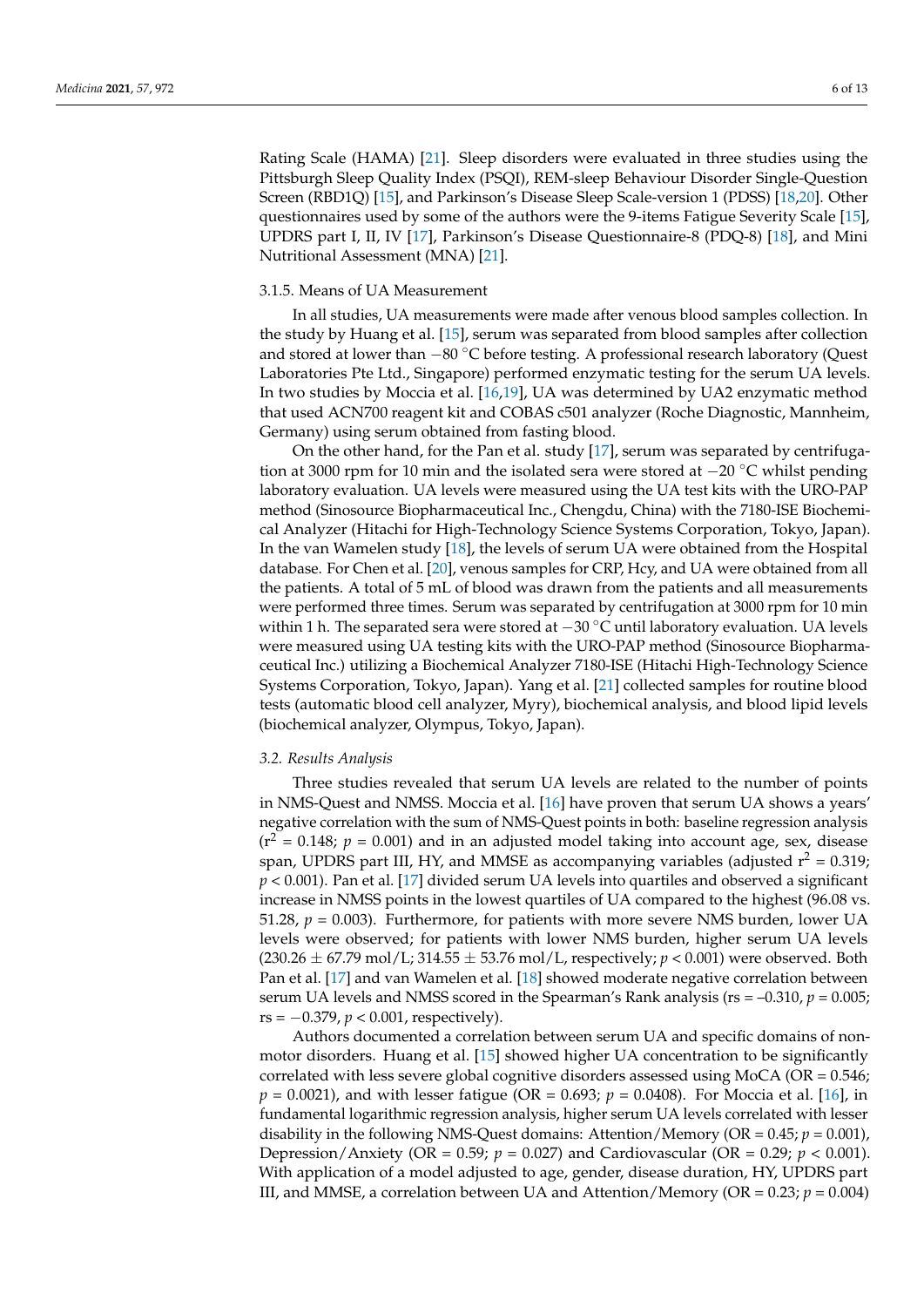and Cardiovascular (OR =  $0.11$ ;  $p = 0.009$ ) domains was confirmed and their correlation with age was demonstrated (OR = 1.14;  $p = 0.043$ , and OR = 0.83;  $p = 0.032$ , respectively). Additionally, the Sleep domain has proven to be correlated with UA (OR =  $0.48$ ;  $p = 0.028$ ). In Pan et al. [\[17\]](#page-11-7), Sleep/fatigue, Mood, Perceptual, and Gastrointestinal domains have been observed in patients in lower quartiles of serum UA levels compared to those in higher quartiles. Unfortunately, a significant correlation was only shown between serum UA and Sleep/fatigue (rs = −0.393; *p* = 0.001) and Mood (rs = −0.351; *p* = 0.001). On the other hand, van Wamelen et al. [\[18\]](#page-11-5) described a moderate negative correlation between serum UA and the following NMSS domains: Cardiovascular ( $rs = -0.285$ ;  $p = 0.008$ ), Sleep/fatigue (rs = −0.299; *p* = 0.005) and Miscellaneous (rs = −0.18; *p* = 0.003). For Moccia et al. [\[19\]](#page-11-3), the differences between different NMS-Quest domains and serum UA levels were significant in relation to Attention/memory ( $p = 0.0058$ ), Depression/anxiety ( $p = 0.0415$ ) and Cardiovascular ( $p = 0.0007$ ) domains in ANOVA evaluation. Moreover, in post hoc Bonferroni analysis, it was revealed that patients without NMS in Attention/memory, Depression/anxiety, and Cardiovascular domains had significantly higher UA levels than patients with NMS in these domains ( $p = 0.045$ ,  $p = 0.015$  and  $p = 0.077$ , respectively). After adjustment of the results in relation to sex, age, and LEDD, the results were confirmed for Attention/memory ( $p = 0.045$ ) and Cardiovascular ( $p = 0.015$ ) domains.

In his study, Pan et al. [\[17\]](#page-11-7) divided the population based on sex. The level of serum UA was significantly lower for women than men  $(246.61 \pm 89.04 \text{ vs. } 314.61 \pm 78.41; p < 0.001)$ . In the male group, serum UA levels were significantly correlated with the occurrence of Sleep/fatigue (rs = −0.327; *p* = 0.037) and Mood (rs = −0.343; *p* = 0.028) domains. On the other hand, for female group UA was correlated with NMSS scores (rs = −0.341; *p* = 0.034) and Sleep/fatigue (rs = −0.387; *p* = 0.015) and Mood (rs = −0.403; *p* = 0.011) domains.

Moccia et al. [\[19\]](#page-11-3) defined DNMS as worsening of NMS during patients' 2-year followup. Polynomial regression analysis (categorized into tertials; mean =  $0.521$ ; SD =  $4.005$ ; IQR 3, +2) between DNMS and UA has shown the lowest tertial to present higher UA levels compared to patients with greater NMS progression, regardless of age, sex and LEDD  $(OR = 0.488; p = 0.023).$ 

During assessment with different scales determining specific types of NMS, a significant increase in UPRDS part I in lower quartiles of UA serum levels was shown [\[17\]](#page-11-7). Huang et al. [\[15\]](#page-11-1) did not manage to find a correlation between serum UA concentration and any of the 10 detailed scales assessing cognitive abilities of PD patients. Pan et al. [\[17\]](#page-11-7), on the other hand, has shown a correlation between UA concentration and MMSE points ( $rs = 0.238$ ;  $p = 0.034$ ). After dividing the patients by sex, this correlation was confirmed only for male population ( $rs = 405$ ;  $p = 0.009$ ).

Yang et al. [\[21\]](#page-11-2) has shown that malnutrition is connected to low serum UA (OR =  $0.989$ ;  $p = 0.021$ ). Patients with malnutrition risks and malnourishment turned out to have significantly higher results in NMS-Quest  $(11.56 \pm 5.03; p < 0.001)$ , MMSE  $(27.37 \pm 2.28;$ *p* < 0.001), HAMA (11.65 ± 7.89; *p* < 0.001) and HAMD (13.95 ± 9.37; *p* < 0.001).

Chen et al. [\[20\]](#page-11-6) was the only author to reference patients with atypical Parkinsonism in the form of MSA in his study. Unfortunately, no correlation between serum UA levels and UMSARS (I/II/IV/total), MMSE, a total 2-year NMSS, and any of the nine NMSS domains has been found.

# **4. Discussion**

A correlation between serum UA concentration and a few NMS types has been successfully provided by the analyzed studies (Table [1\)](#page-7-0).

In four papers, sleep disorders and fatigue were related to UA for both advanced and early PD [\[15](#page-11-1)[–18\]](#page-11-5). In their preliminary study, San Martin et al. [\[24\]](#page-11-10) suggested that increased serum UA can act as a factor modifying neurodegeneration progression in RBD and lowering the rate of transition from RBD to Parkinson's Disease. Complying with this observation, the authors suggested UA be a useful marker for the assessment of conversion to PD in patients with newly diagnosed RBD. Furthermore, decreased serum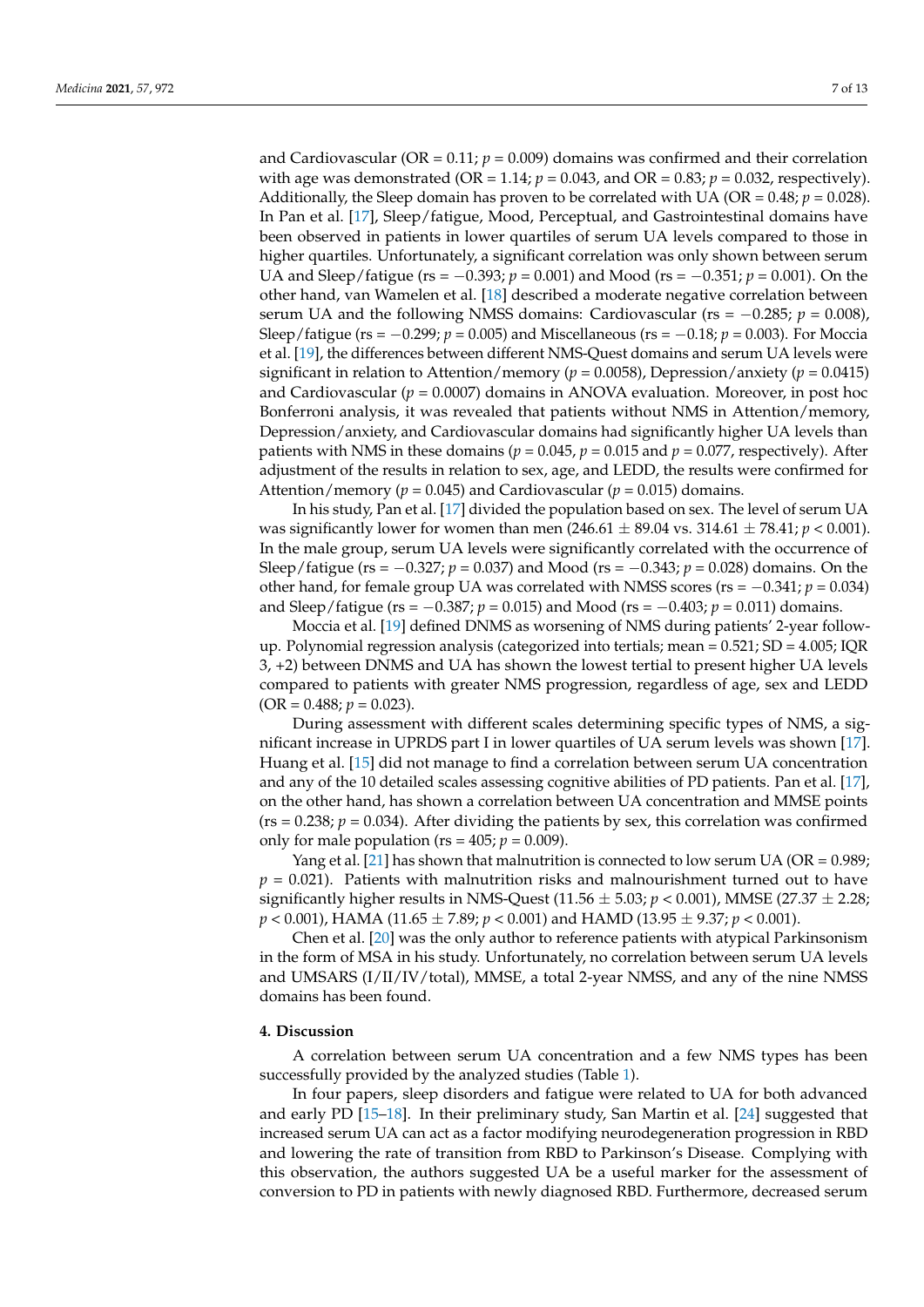UA levels correlated with lower sleep quality, and increased with shorter sleep time in the general population [\[25,](#page-11-11)[26\]](#page-11-12). It is important to remember that the sleep domain in both proposed questionnaires—NMSS and NMS-Ques—is broad, consisting of several conditions with differing pathomechanisms such as restless leg syndrome (RLS), REM Sleep Behavior Disorder (RBD), insomnia, or increased daytime sleepiness, and that is why more detailed examinations describing the relation between UA and these disorders (e.g., polysomnography) are needed. Moreover, the analyzed studies found no correlation between UA and specific questionnaires describing sleep disorders in PD such as PDSS, PSQI, or RBD1Q. Fatigue constitutes one of the most important factors influencing the quality of life of PD patients. Accurate pathogenetic mechanisms of the relationship between UA and fatigue in PD are not yet known, however, similar connections were observed in other medical conditions. Decreased serum UA levels were described for patients with chronic fatigue syndrome and acute ischemic stroke, suggesting that low serum UA level relates to decreased ATP synthesis and regeneration [\[27](#page-11-13)[–29\]](#page-11-14).

**Table 1.** Individual domains and connections with uric acid.

<span id="page-7-0"></span>

| Domain in NMSS<br>(NMS-Quest)            | Huang X.<br>et al. [15] | Moccia M.<br>et al. [16] | Pan M.<br>et al. [17] | van<br>Wamelen<br>et al. [18] | Moccia M.<br>et. al. [19] | Chen D.<br>et al. [20] | Yang T.<br>et al. [21] |
|------------------------------------------|-------------------------|--------------------------|-----------------------|-------------------------------|---------------------------|------------------------|------------------------|
| <b>Total NMSS</b><br>(NMS-Quest)         |                         | $+$                      | $+$                   | $+$                           |                           |                        |                        |
| Cardiovascular<br>(Cardiovascular)       |                         | $+$                      |                       | $+$                           | $+$                       |                        |                        |
| Sleep/fatigue<br>(Sleep)                 | $+$                     | $+$                      | $+$                   | $+$                           |                           |                        |                        |
| Mood<br>(Depression/anxiety)             |                         | $+$                      | $+$                   |                               | $+$                       |                        |                        |
| Perceptual<br>(Hallucinations/delusions) |                         |                          | $+$                   |                               |                           |                        |                        |
| Attention/memory<br>(Attention/memory)   | $+$                     | $+$                      | $+$                   |                               | $+$                       |                        |                        |
| Gastrointestinal<br>(Gastrointestinal)   |                         |                          | $+$                   |                               |                           |                        |                        |
| Urinary<br>(Urinary)                     |                         |                          |                       |                               |                           |                        |                        |
| Sexual<br>(Sexual)                       |                         |                          |                       |                               |                           |                        |                        |
| Miscellany (Miscellany)                  |                         |                          |                       | $^{+}$                        |                           |                        |                        |

Abbreviations: NMSS, Non-motor Symptoms Scale; NMS-Quest, Non-motor Symptoms Questionnaire. "+"—correlation or statistical significance; "-"-no correlations or statistical significance.

> Another commonly appearing NMS domain was Attention/memory [\[15](#page-11-1)[–17,](#page-11-7)[19\]](#page-11-3) and Perceptual [\[17\]](#page-11-7). One of them managed to prove the correlation based on MMSE [\[17\]](#page-11-7). In the past, scientists had been showing low serum UA levels to be entailing worse cognitive functions in PD [\[30\]](#page-11-15). It is widely acknowledged that cognitive disorders appear in PD along with increasing disease severity. However, studies by Moccia et al. [\[16,](#page-11-4)[19\]](#page-11-3), that were conducted de novo on a PD population, point not only to the incidence of cognitive disorders for those patients but also to the relationship between cognitive disorders and their progression with serum UA. On the other hand, no correlation between UA and MMSE results was shown, however, patients could report subjective cognitive disorders that were not yet detected by MMSE. Unfortunately, in Huang et al. [\[15\]](#page-11-1) despite the correlation between UA, cognitive domain, and scores in the MoCA scale, this correlation could not be confirmed in any of the specific tests regarding cognitive abilities. Pan et al. [\[17\]](#page-11-7) has only verified the relationship between UA and MMSE for a male population which may suggest that UA is not an adequate marker for assessment of memory impairment in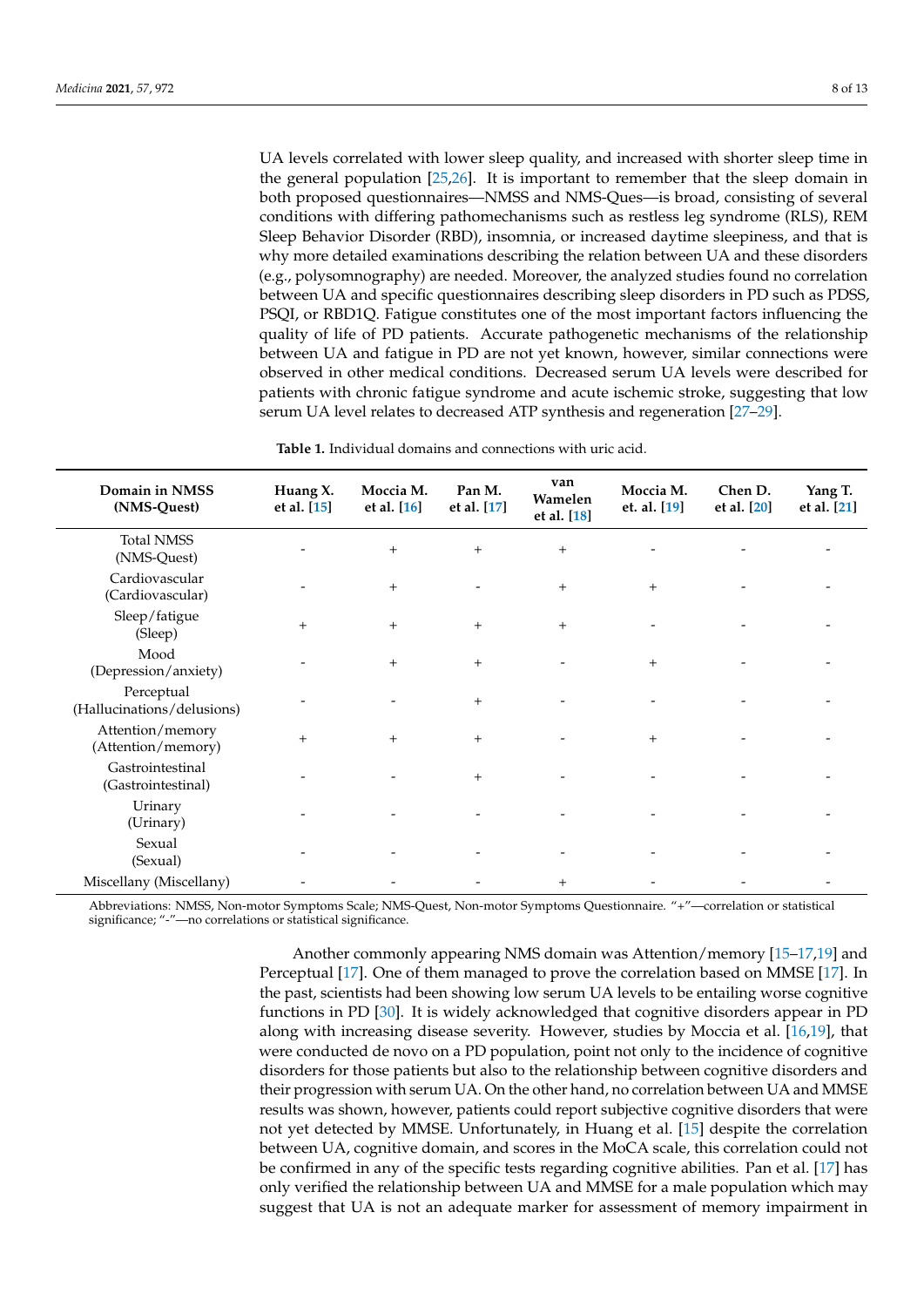women. The results obtained are not a surprise considering that many other studies did not manage to demonstrate the correlation between UA and PD progression for women [\[31](#page-11-16)[–33\]](#page-11-17). This difference may be due to two reasons: the influence of estrogens on UA metabolism and increased exposure to environmental factors increasing UA for men (bad diet, cigarettes, alcohol).

Studies have also shown a correlation between UA concentration and the Depression/anxiety domain [\[16](#page-11-4)[,17](#page-11-7)[,19\]](#page-11-3), which suggests UA has a role in both occurrence and progression of mood disorders in PD. Studies are confirming that low levels of serum UA are connected to conditions such as depression, affective bipolar disorder, or social anxiety disorder [\[34](#page-11-18)[–36\]](#page-11-19). In Moccia et al. [\[16,](#page-11-4)[19\]](#page-11-3), the relationship between UA and Depression/anxiety domain was not significant for sex, age, and LEDD, and in other studies, a connection between UA and the results of the HADS questionnaire could not be found [\[15](#page-11-1)[,18\]](#page-11-5). Meanwhile, Yang et al. [\[21\]](#page-11-2), where the risk of malnourishment was related to both low serum UA and high NMSS score, has shown higher scores in HAMA and HAMD questionnaires.

A correlation between lowered UA and cardiovascular disorders has also been shown [\[16](#page-11-4)[,18,](#page-11-5)[19\]](#page-11-3). High UA levels are related to an increase in cardiovascular risk and in clinical practice their reduction for protection from possible complications such as hypertension is sought after. This disparity can be explained by the fact that the Cardiovascular domain contains symptoms stemming mostly from autonomic system disorders (syncopes, orthostatic hypotension, falls) and classic cardiovascular diseases connected to high UA arise more often from arterial dysfunction and degeneration or destruction of the heart muscle. Furthermore, in the analyzed studies, patients were chosen so that no disturbing factors associated with UA fluctuation such as hypertension, myocardial infarction, or medications could occur. Thus, it can be assumed that high UA levels will act protectively on cardiovascular symptoms in patients with PD.

One study has shown a correlation between UA concentration and the miscellaneous domain where the patients would most often complain of dysosmia and pain [\[18\]](#page-11-5). Hyposmia or anosmia occurs in up to 90% of PD patients, however, they were rarely made aware of and that is why could not be caught in the previous examinations. It has been suggested that the presence or progression of hyposmia, along with other early clinical and biochemical markers, could become a marker for an early stage of PD. Furthermore, in the later stages of PD, dysosmia can stem from cholinergic dysfunctions and comorbid dementia. Therefore, for an accurate assessment of the relation between serum UA and dysosmia, more detailed research should be conducted. Interestingly, in this regard, is a report which indicates odor tests with only three smells being as accurate as of the whole odor panel [\[37–](#page-11-20)[39\]](#page-12-0).

Pain accompanies PD patients as often as dysosmia and it does this throughout the whole disease span. The nature of pain, as well as its origin, is complex. Musculoskeletal pains, dystonic pains, central pain syndrome, or peripheral neuropathy are present in patients. Researchers suggest that the cause of pain does not originate in only dopaminergic dysfunction but also dysfunction of other neurotransmitter pathways. Hence, it is essential to seek other biomarkers accompanying the occurrence of pain for its better recognition and more effective treatment [\[40\]](#page-12-1).

Interestingly, at the beginning of the Moccia et al. [\[19\]](#page-11-3) study, patients without NMS and with higher levels of serum UA were less prone to NMS development after 2 years of observation, which was not observed in patients with already present NMS. It appears that higher UA levels seem to prevent NMS development provided those symptoms are not yet present. Additionally, it should be taken into account that patients with low UA achieved higher scores in both NMSS and NMS-Quest. For this reason, during the therapeutic process of PD patients, an increase in UA levels should be considered for modification of the course of the disease and decreasing the occurrence of burdensome NMS.

For MSA, no significant correlation between UA and worsening of NMS has been found. In the past, however, studies have shown, that lower levels of serum UA increase the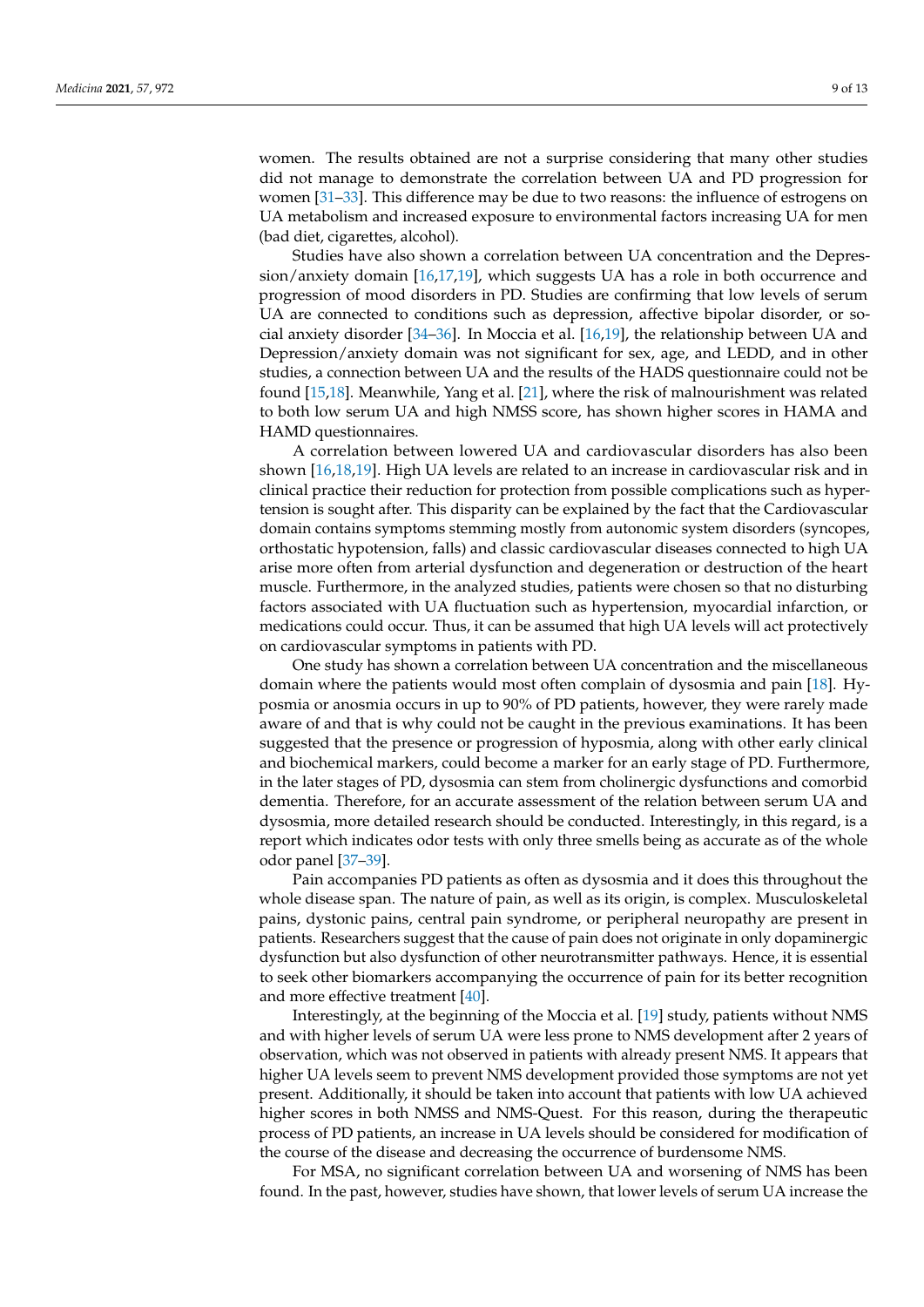risk of MSA development in male patients [\[20,](#page-11-6)[41\]](#page-12-2). Based on this, it could be concluded that UA plays an important role in MSA pathogenesis, but not in the progression of the disease.

The analyzed studies had some limitations, namely: they contained a relatively small patient group, mostly with short disease spans, and only a few included a control group. Secondly, all patients with risk factors commonly occurring in PD and AP modifying UA levels were excluded. There is a concern that by including this patient group the correlations shown would not be as unequivocal. We understand, however, that including patients with additional risk factors would ensue a complicated interpretation and stratification of the data. Furthermore, some studies have excluded patients unable to independently complete the questionnaire which could also influence the results, e.g., in the Attention/memory domain. Additionally, varying methods of UA assessment were used, which is why the results could be incomparable. There are also no studies on other atypical Parkinsonisms except MSA. Above all, the biggest limitation of the analyzed studies was the use of questionnaires that only allow subjective diagnosis and screening of NMS, such as NMSS and NMS-Quest. Some authors have also used questionnaires dedicated to specific NMS such as HAMA and HAMD, however, there is a chance that those were insufficient for particular non-motor symptoms assessment. In this regard, an interesting project to consider is Cohort of Patients with Parkinson's Disease in Spain, 2015 study (COPPADIS-2015) which is due to finish in 2022, and which could be a prospective, multicenter, non-invasive, long-term study of the progression of PD. The project is based on four aspects: PD as a global disease (assessment of motor and non-motor symptoms), quality of life and caretakers' problems, biomarkers, progression of the disease. This type of holistic view on PD, including the relation of biomarkers and NMS, seems very promising [\[42\]](#page-12-3).

Our systematic review had some limitations. First of all, a small number of studies, with a relatively small number of patients, were qualified for the study. Only one out of seven studies described the relationship of UA level with NMS in atypical Parkinsonism. In addition, this study only reported MSA with the omission of other forms of AP. Due to a small number of studies, we were not able to perform a meta-analysis. More data coming from future research is needed.

# **5. Conclusions**

Correspondingly high serum uric acid levels have been identified as a molecular predictor of both reduced risk of disease development, slow progression of idiopathic Parkinson's disease, and atypical Parkinsonism. Numerous studies have confirmed the role of UA as an antioxidant and indicate its neuroprotective effect in the pathogenesis of neurodegeneration in PD and AP. In the case of non-motor symptoms in PD, the studies we analyzed showed a correlation between some NMS domains and serum UA concentration. The most numerous correlations were confirmed for the domain of sleep/fatigue and attention/memory. Other domains that were found are cardiovascular, mood, perceptual, gastrointestinal, and miscellany. As also shown by the studies of Moccia et al. [\[16](#page-11-4)[,19\]](#page-11-3), early Parkinsonian patients who had high levels of serum UA developed NMS less frequently. In clinical practice, it can be assumed that patients with low UA will need more frequent monitoring of NMS incidence, with commonly available scales or specialized tools. However, it should be remembered that the level of UA does not make it possible to distinguish PD and AP from one another, and it also does not allow to predict which non-motor symptom will occur in a given patient. In turn, UA itself remains a biomarker susceptible to the influence of many factors, such as drugs and comorbidities. Too high AU level is also a risk factor for cardiovascular disease. In the future, more research is needed on an appropriate UA concentration threshold that will be both neurologically and cardiologically safe. Moreover, more specific and detailed methods of particular NMS assessment should be used in future studies' design, as well as engaging specialists from other fields of medicine such as psychiatry, cardiology, or geriatrics. Furthermore, larger, more diverse patient populations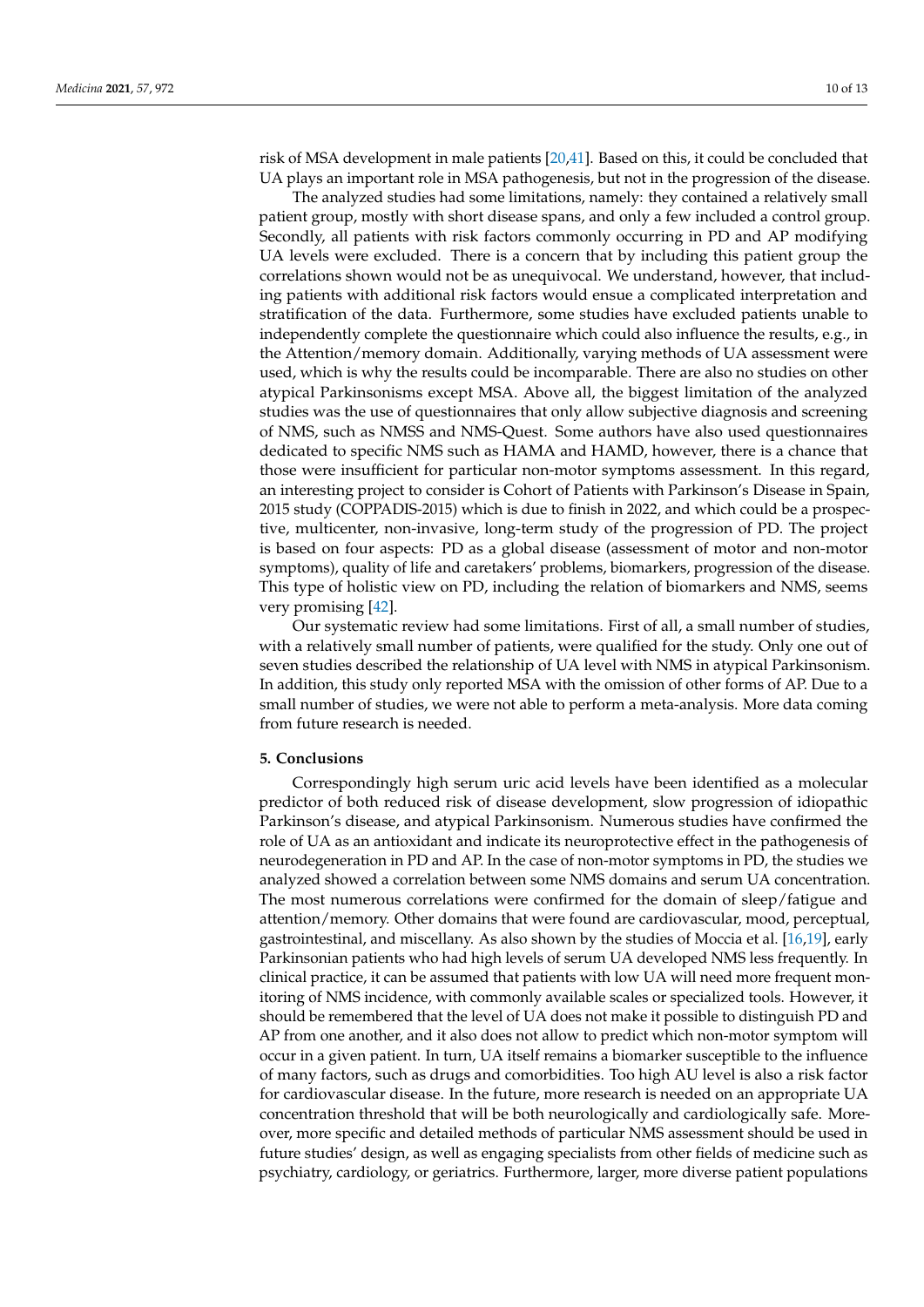should be used and more detailed studies on the correlation between UA and NMS in other Parkisnonisms.

**Supplementary Materials:** The following are available online at [https://www.mdpi.com/article/10](https://www.mdpi.com/article/10.3390/medicina57090972/s1) [.3390/medicina57090972/s1,](https://www.mdpi.com/article/10.3390/medicina57090972/s1) Supplement S1: PRISMA 2020 Checklist, Supplement S2: Queries to the searched databases with filters, Table S1: Detailed information about the demography of participants and aims of studies.

**Author Contributions:** Conceptualization, A.G. and J.S.; methodology, A.G. and J.K.; formal analysis, A.G., K.A., S.A., J.S., W.U. and M.B.; resources, J.S.; data curation, A.G., M.T., J.S. and J.K.; writing original draft preparation, A.G., K.A., M.B. and S.A.; writing—review and editing, J.S.; visualization, M.T.; supervision, J.S.; project administration, A.G.; Translation, S.A. All authors have read and agreed to the published version of the manuscript.

**Funding:** This research received no external funding.

**Institutional Review Board Statement:** Not applicable.

**Informed Consent Statement:** Not applicable.

**Data Availability Statement:** Search results are available from the authors.

**Conflicts of Interest:** The authors declared no potential conflict of interest with respect to the research, authorship, and/or publication of this article. The funders had no role in the design of the study; in the collection, analyses, or interpretation of data; in the writing of the manuscript, or in the decision to publish the results.

#### **References**

- <span id="page-10-0"></span>1. Jesús, S.; Pérez, I.; Cáceres-Redondo, M.T.; Carrillo, F.; Carballo, M.; Gómez-Garre, P.; Mir, P. Low serum uric acid concentration in Parkinson's disease in southern Spain. *Eur. J. Neurol.* **2012**, *20*, 208–210. [\[CrossRef\]](http://doi.org/10.1111/j.1468-1331.2012.03745.x) [\[PubMed\]](http://www.ncbi.nlm.nih.gov/pubmed/22577816)
- 2. Schwarzschild, M.A.; Ascherio, A.; Beal, M.F.; Cudkowicz, M.E.; Curhan, G.C.; Hare, J.M.; Hooper, D.C.; Kieburtz, K.D.; Macklin, E.; Oakes, D.; et al. Inosine to Increase Serum and Cerebrospinal Fluid Urate in Parkinson Disease: A Randomized Clinical Trial. *JAMA Neurol.* **2014**, *71*, 141–150. [\[CrossRef\]](http://doi.org/10.1001/jamaneurol.2013.5528) [\[PubMed\]](http://www.ncbi.nlm.nih.gov/pubmed/24366103)
- 3. Schlesinger, I.; Schlesinger, N. Uric acid in Parkinson's disease. *Mov. Disord.* **2008**, *23*, 1653–1657. [\[CrossRef\]](http://doi.org/10.1002/mds.22139)
- 4. Ou, R.; Cao, B.; Wei, Q.; Hou, Y.; Xu, Y.; Song, W.; Zhao, B.; Shang, H. Serum uric acid levels and freezing of gait in Parkinson's disease. *Neurol. Sci.* **2017**, *38*, 955–960. [\[CrossRef\]](http://doi.org/10.1007/s10072-017-2871-3) [\[PubMed\]](http://www.ncbi.nlm.nih.gov/pubmed/28251464)
- <span id="page-10-1"></span>5. Weisskopf, M.G.; O'Reilly, E.; Chen, H.; Schwarzschild, M.A.; Ascherio, A. Plasma Urate and Risk of Parkinson's Disease. *Am. J. Epidemiol.* **2007**, *166*, 561–567. [\[CrossRef\]](http://doi.org/10.1093/aje/kwm127)
- <span id="page-10-2"></span>6. Deutschländer, A.B.; Ross, O.; Dickson, D.W.; Wszolek, Z.K. Atypical parkinsonian syndromes: A general neurologist's perspective. *Eur. J. Neurol.* **2017**, *25*, 41–58. [\[CrossRef\]](http://doi.org/10.1111/ene.13412)
- <span id="page-10-3"></span>7. Oropesa-Ruiz, J.M.; Huertas-Fernández, I.; Jesús, S.; Cáceres-Redondo, M.T.; Vargas-González, L.; Carrillo, F.; Carballo, M.; Gómez-Garre, P.; Mir, P. Low serum uric acid levels in progressive Supranuclear Palsy: Uric Acid in PSP. *Mov. Disord.* **2016**, *31*, 402–405. [\[CrossRef\]](http://doi.org/10.1002/mds.26466) [\[PubMed\]](http://www.ncbi.nlm.nih.gov/pubmed/26686202)
- <span id="page-10-4"></span>8. Sakuta, H.; Suzuki, K.; Miyamoto, T.; Miyamoto, M.; Numao, A.; Fujita, H.; Watanabe, Y.; Hirata, K. Serum uric acid levels in Parkinson's disease and related disorders. *Brain Behav.* **2016**, *7*, e00598. [\[CrossRef\]](http://doi.org/10.1002/brb3.598)
- <span id="page-10-5"></span>9. Grażyńska, A.; Urbaś, W.; Antoniuk, S.; Adamczewska, K.; Bień, M.; Chmiela, T.; Siuda, J. Comparative analysis of non-motor symptoms in patients with Parkinson's Disease and atypical parkinsonisms. *Clin. Neurol. Neurosurg.* **2020**, *197*, 106088. [\[CrossRef\]](http://doi.org/10.1016/j.clineuro.2020.106088)
- <span id="page-10-6"></span>10. Schaeffer, E.; Berg, D. Dopaminergic Therapies for Non-motor Symptoms in Parkinson's Disease. *CNS Drugs* **2017**, *31*, 551–570. [\[CrossRef\]](http://doi.org/10.1007/s40263-017-0450-z)
- <span id="page-10-7"></span>11. Maillet, A.; Krack, P.; Lhommée, E.; Metereau, E.; Klinger, H.; Favre, E.; Le Bars, D.; Schmitt, E.; Bichon, A.; Pelissier, P.; et al. The prominent role of serotonergic degeneration in apathy, anxiety and depression inde novoParkinson's disease. *Brain* **2016**, *139*, 2486–2502. [\[CrossRef\]](http://doi.org/10.1093/brain/aww162) [\[PubMed\]](http://www.ncbi.nlm.nih.gov/pubmed/27538418)
- <span id="page-10-8"></span>12. Chaudhuri, K.R.; Martinez-Martin, P.; Schapira, A.; Stocchi, F.; Sethi, K.D.; Odin, P.; Brown, R.; Koller, W.C.; Barone, P.; A Macphee, G.J.; et al. International multicenter pilot study of the first comprehensive self-completed nonmotor symptoms questionnaire for Parkinson's disease: The NMSQuest study: Nonmotor Symptoms and PD. *Mov. Disord.* **2006**, *21*, 916–923. [\[CrossRef\]](http://doi.org/10.1002/mds.20844)
- <span id="page-10-9"></span>13. Chaudhuri, K.R.; Martinez-Martin, P.; Brown, R.; Sethi, K.; Stocchi, F.; Odin, P.; Ondo, W.; Abe, K.; Macphee, G.; MacMahon, D.; et al. The metric properties of a novel non-motor symptoms scale for Parkinson's disease: Results from an international pilot study. *Mov. Disord.* **2007**, *22*, 1901–1911. [\[CrossRef\]](http://doi.org/10.1002/mds.21596)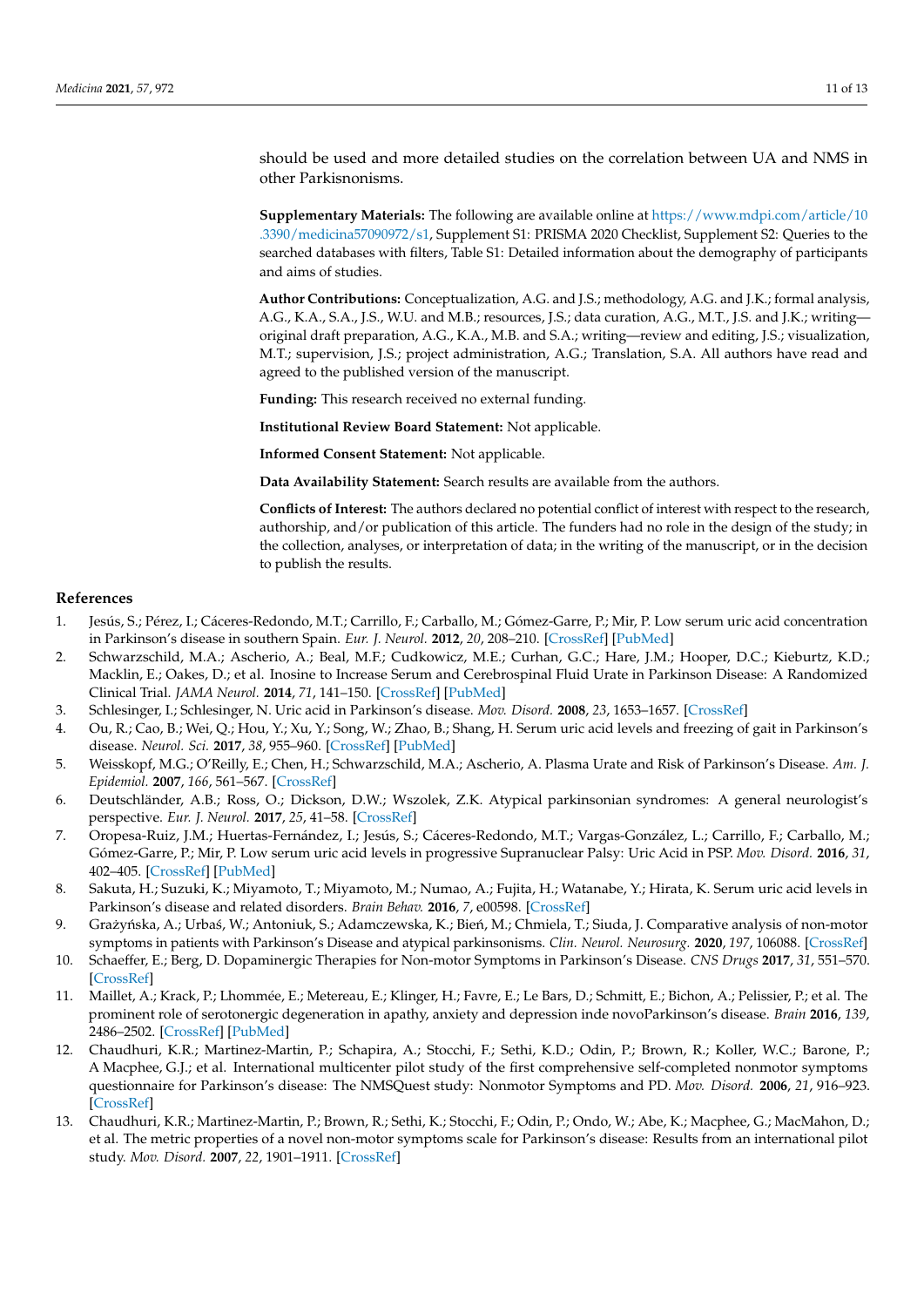- <span id="page-11-0"></span>14. Page, M.J.; McKenzie, J.E.; Bossuyt, P.M.; Boutron, I.; Hoffmann, T.C.; Mulrow, C.D.; Shamseer, L.; Tetzlaff, J.M.; Akl, E.A.; Brennan, S.E.; et al. The PRISMA 2020 statement: An updated guideline for reporting systematic reviews. *PLoS Med.* **2021**, *18*, e1003583. [\[CrossRef\]](http://doi.org/10.1371/journal.pmed.1003583)
- <span id="page-11-1"></span>15. Huang, X.; Ng, S.Y.-E.; Chia, N.S.-Y.; Acharyya, S.; Setiawan, F.; Lu, Z.-H.; Ng, E.; Tay, K.-Y.; Au, W.-L.; Tan, E.-K.; et al. Serum uric acid level and its association with motor subtypes and non-motor symptoms in early Parkinson's disease: PALS study. *Park. Relat. Disord.* **2018**, *55*, 50–54. [\[CrossRef\]](http://doi.org/10.1016/j.parkreldis.2018.05.010)
- <span id="page-11-4"></span>16. Moccia, M.; Picillo, M.; Erro, R.; Vitale, C.; Longo, K.; Amboni, M.; Santangelo, G.; Spina, E.; De Rosa, A.; De Michele, G.; et al. Is serum uric acid related to non-motor symptoms in de-novo Parkinson's disease patients? *Park. Relat. Disord.* **2014**, *20*, 772–775. [\[CrossRef\]](http://doi.org/10.1016/j.parkreldis.2014.03.016)
- <span id="page-11-7"></span>17. Pan, M.; Gao, H.; Long, L.; Xu, Y.; Liu, M.; Zou, J.; Wu, A.; Wei, X.; Chen, X.; Tang, B.; et al. Serum Uric Acid in Patients with Parkinson's Disease and Vascular Parkinsonism: A Cross-Sectional Study. *Neuroimmunomodulation* **2013**, *20*, 19–28. [\[CrossRef\]](http://doi.org/10.1159/000342483)
- <span id="page-11-5"></span>18. van Wamelen, D.J.; Taddei, R.N.; Calvano, A.; Titova, N.; Leta, V.; Shtuchniy, I.; Jenner, P.; Martinez-Martin, P.; Katunina, E.; Chaudhuri, K.R. Serum Uric Acid Levels and Non-Motor Symptoms in Parkinson's Disease. *J. Park. Dis.* **2020**, *10*, 1003–1010. [\[CrossRef\]](http://doi.org/10.3233/JPD-201988) [\[PubMed\]](http://www.ncbi.nlm.nih.gov/pubmed/32444561)
- <span id="page-11-3"></span>19. Moccia, M.; Picillo, M.; Erro, R.; Vitale, C.; Longo, K.; Amboni, M.; Santangelo, G.; Palladino, R.; Capo, G.; Orefice, G.; et al. Presence and progression of non-motor symptoms in relation to uric acid inde novoParkinson's disease. *Eur. J. Neurol.* **2014**, *22*, 93–98. [\[CrossRef\]](http://doi.org/10.1111/ene.12533) [\[PubMed\]](http://www.ncbi.nlm.nih.gov/pubmed/25104282)
- <span id="page-11-6"></span>20. Chen, D.; Wei, X.; Zou, J.; Wang, R.; Liu, X.; Xu, X.; Lu, J.; Wang, Z.; Tang, B.; Wang, B.; et al. Contra-Directional Expression of Serum Homocysteine and Uric Acid as Important Biomarkers of Multiple System Atrophy Severity: A Cross-Sectional Study. *Front. Cell. Neurosci.* **2015**, *9*, 247. [\[CrossRef\]](http://doi.org/10.3389/fnagi.2017.00247)
- <span id="page-11-2"></span>21. Yang, T.; Zhan, Z.; Zhang, L.; Zhu, J.; Liu, Y.; Zhang, L.; Ge, J.; Zhao, Y.; Zhang, L.; Dong, J. Prevalence and Risk Factors for Malnutrition in Patients With Parkinson's Disease. *Front. Neurol.* **2020**, *11*, 533731. [\[CrossRef\]](http://doi.org/10.3389/fneur.2020.533731) [\[PubMed\]](http://www.ncbi.nlm.nih.gov/pubmed/33362679)
- <span id="page-11-8"></span>22. Gilman, S.; Low, P.; Quinn, N.; Albanese, A.; Ben-Shlomo, Y.; Fowler, C.; Kaufmann, H.; Klockgether, T.; Lang, A.; Lantos, P.; et al. Consensus statement on the diagnosis of multiple system atrophy. *J. Neurol. Sci.* **1999**, *163*, 94–98. [\[CrossRef\]](http://doi.org/10.1016/S0022-510X(98)00304-9)
- <span id="page-11-9"></span>23. Wenning, G.K.; Krismer, F. Multiple system atrophy. In *Handbook of Clinical Neurology*; Elsevier: Amsterdam, The Netherlands, 2013; Volume 117, pp. 229–241, ISBN 978-0-444-53491-0.
- <span id="page-11-10"></span>24. Martín, R.U.-S.; Francke, P.V.; Illanes, F.L.; Gazmuri, A.J.; Rivera, J.S.; Ferńndez, J.G.; Martínez, J.S.; Juri, C. Plasma Urate in REM Sleep Behavior Disorder: Plasma Urate in Rem Sleep Behavior Disorder. *Mov. Disord.* **2013**, *28*, 1150–1151. [\[CrossRef\]](http://doi.org/10.1002/mds.25441)
- <span id="page-11-11"></span>25. Chou, Y.-T.; Li, C.-H.; Shen, W.-C.; Yang, Y.-C.; Lu, F.-H.; Wu, J.-S.; Chang, C.-J. Association of sleep quality and sleep duration with serum uric acid levels in adults. *PLoS ONE* **2020**, *15*, e0239185. [\[CrossRef\]](http://doi.org/10.1371/journal.pone.0239185)
- <span id="page-11-12"></span>26. Papandreou, C.; Babio, N.; Díaz-López, A.; Martínez-González, M.; Becerra-Tomas, N.; Corella, D.; Schröder, H.; Romaguera, D.; Vioque, J.; Alonso-Gómez, M.; et al. Sleep Duration is Inversely Associated with Serum Uric Acid Concentrations and Uric Acid to Creatinine Ratio in an Elderly Mediterranean Population at High Cardiovascular Risk. *Nutrients* **2019**, *11*, 761. [\[CrossRef\]](http://doi.org/10.3390/nu11040761)
- <span id="page-11-13"></span>27. Wu, D.; Wang, L.; Teng, W.; Huang, K.; Shang, X. Correlation of Fatigue during the Acute Stage of Stroke with Serum Uric Acid and Glucose Levels, Depression, and Disability. *Eur. Neurol.* **2014**, *72*, 223–227. [\[CrossRef\]](http://doi.org/10.1159/000364902) [\[PubMed\]](http://www.ncbi.nlm.nih.gov/pubmed/25247752)
- 28. Naviaux, R.K.; Naviaux, J.C.; Li, K.; Bright, A.T.; Alaynick, W.A.; Wang, L.; Baxter, A.; Nathan, N.; Anderson, W.; Gordon, E. Metabolic features of chronic fatigue syndrome. *Proc. Natl. Acad. Sci. USA* **2016**, *113*, E5472–E5480. [\[CrossRef\]](http://doi.org/10.1073/pnas.1607571113)
- <span id="page-11-14"></span>29. Dogan, V.B.; Koksal, A.; Dirican, A.; Baybas, S.; Dirican, A.; Dogan, G.B. Independent effect of fatigue on health-related quality of life in patients with idiopathic Parkinson's disease. *Neurol. Sci.* **2015**, *36*, 2221–2226. [\[CrossRef\]](http://doi.org/10.1007/s10072-015-2340-9)
- <span id="page-11-15"></span>30. Annanmaki, T.; Pessala-Driver, A.; Hokkanen, L.; Murros, K. Uric acid associates with cognition in Parkinson's disease. *Park. Relat. Disord.* **2008**, *14*, 576–578. [\[CrossRef\]](http://doi.org/10.1016/j.parkreldis.2007.11.001)
- <span id="page-11-16"></span>31. Gao, X.; O'Reilly, J.; Schwarzschild, M.A.; Ascherio, A. Prospective study of plasma urate and risk of Parkinson disease in men and women. *Neurology* **2016**, *86*, 520–526. [\[CrossRef\]](http://doi.org/10.1212/WNL.0000000000002351) [\[PubMed\]](http://www.ncbi.nlm.nih.gov/pubmed/26764029)
- 32. Jain, S.; Ton, T.; Boudreau, R.; Yang, M.; Thacker, E.; Studenski, S.; Longstreth, J.W.; Strotmeyer, E.; Newman, A.B. The Risk of Parkinson Disease Associated with Urate in a Community-Based Cohort of Older Adults. *Neuroepidemiology* **2011**, *36*, 223–229. [\[CrossRef\]](http://doi.org/10.1159/000327748) [\[PubMed\]](http://www.ncbi.nlm.nih.gov/pubmed/21677446)
- <span id="page-11-17"></span>33. O'Reilly, E.J.; Gao, X.; Weisskopf, M.G.; Chen, H.; Schwarzschild, M.A.; Spiegelman, D.; Ascherio, A. Plasma Urate and Parkinson's Disease in Women. *Am. J. Epidemiol.* **2010**, *172*, 666–670. [\[CrossRef\]](http://doi.org/10.1093/aje/kwq195)
- <span id="page-11-18"></span>34. Bartoli, F.; Crocamo, C.; Mazza, M.G.; Clerici, M.; Carrà, G. Uric acid levels in subjects with bipolar disorder: A comparative meta-analysis. *J. Psychiatr. Res.* **2016**, *81*, 133–139. [\[CrossRef\]](http://doi.org/10.1016/j.jpsychires.2016.07.007)
- 35. Lyngdoh, T.; Bochud, M.; Glaus, J.; Castelao, E.; Waeber, G.; Vollenweider, P.; Preisig, M. Associations of Serum Uric Acid and SLC2A9 Variant with Depressive and Anxiety Disorders: A Population-Based Study. *PLoS ONE* **2013**, *8*, e76336. [\[CrossRef\]](http://doi.org/10.1371/journal.pone.0076336)
- <span id="page-11-19"></span>36. Wen, S.; Cheng, M.; Wang, H.; Yue, J.; Wang, H.; Li, G.; Zheng, L.; Zhong, Z.; Peng, F. Serum uric acid levels and the clinical characteristics of depression. *Clin. Biochem.* **2011**, *45*, 49–53. [\[CrossRef\]](http://doi.org/10.1016/j.clinbiochem.2011.10.010)
- <span id="page-11-20"></span>37. Gaenslen, A.; Wurster, I.; Brockmann, K.; Huber, H.; Godau, J.; Faust, B.; Lerche, S.; Eschweiler, G.W.; Maetzler, W.; Berg, D. Prodromal features for Parkinson's disease—baseline data from the TREND study. *Eur. J. Neurol.* **2014**, *21*, 766–772. [\[CrossRef\]](http://doi.org/10.1111/ene.12382)
- 38. Bohnen, N.I.; Müller, M.L.T.M.; Kotagal, V.; Koeppe, R.A.; Kilbourn, M.A.; Albin, R.L.; Frey, K.A. Olfactory dysfunction, central cholinergic integrity and cognitive impairment in Parkinson's disease. *Brain* **2010**, *133*, 1747–1754. [\[CrossRef\]](http://doi.org/10.1093/brain/awq079)